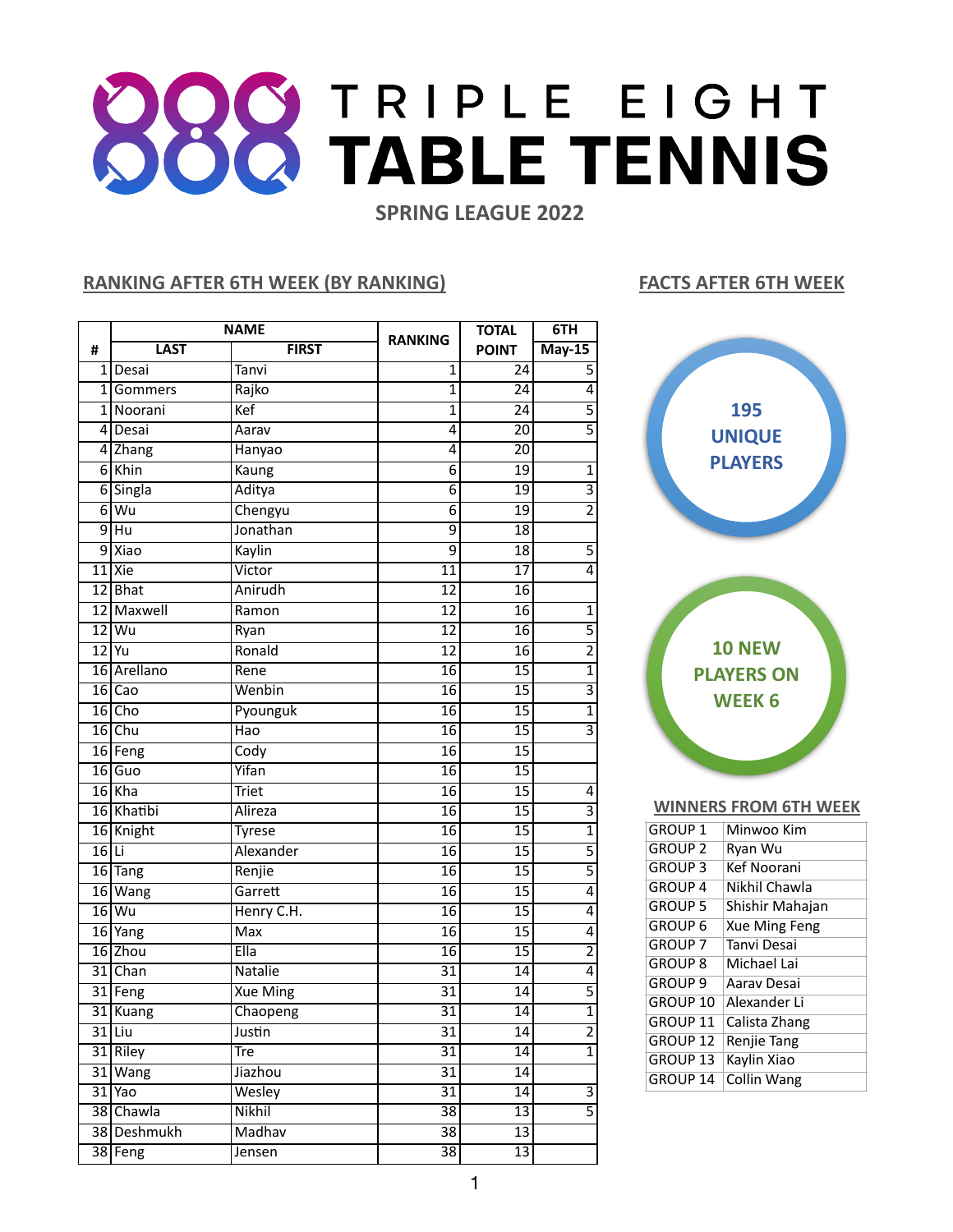| 38 Guan              | Vincent               | 38              | 13                      | $\overline{1}$ |
|----------------------|-----------------------|-----------------|-------------------------|----------------|
| $38$ He              | Wayland               | $\overline{38}$ | 13                      | 4              |
| 38 Shah              | Raghav                | $\overline{38}$ | $\overline{13}$         | $\overline{2}$ |
| 38 Wang              | Collin                | $\overline{38}$ | $\overline{13}$         | $\overline{5}$ |
| 38 Zharzhavsky       | Ron                   | $\overline{38}$ | 13                      |                |
| $38$ Zhu             | Raymond               | $\overline{38}$ | $\overline{13}$         | $\overline{2}$ |
| 47 Chen              | Wesley                | $\overline{47}$ | 12                      |                |
| $47$ Cui             | <b>Xiaohua</b>        | $\overline{47}$ | 12                      | $\overline{2}$ |
| $\overline{47 }$ Han | Hanson                | $\overline{47}$ | 12                      | $\overline{3}$ |
| 47 Leung             | Claire                | $\overline{47}$ | 12                      |                |
| 47 Musthafa          | <b>Mohammed Yasin</b> | $\overline{47}$ | $\overline{12}$         |                |
| 47 Shah              | Sagar                 | $\overline{47}$ | $\overline{12}$         |                |
| 47 Sivakumar         | Sai Anish             | $\overline{47}$ | 12                      | $\overline{1}$ |
| 47 Sivakumar         | Vishal                | $\overline{47}$ | $\overline{12}$         |                |
| 47 Zhang             | Ziqi Calista          | $\overline{47}$ | $\overline{12}$         | 5              |
| 47 Zhutler           | Christopher           | 47              | 12                      | $\overline{4}$ |
| $57$ Guo             | Ethan                 | $\overline{57}$ | 11                      | $\overline{3}$ |
| $57$ Han             | Hyeryeong             | $\overline{57}$ | $\overline{11}$         | 4              |
| $57$ Liu             | Ethan                 | $\overline{57}$ | $\overline{11}$         |                |
| 57 Xiao              | Karina                | $\overline{57}$ | 11                      | $\overline{2}$ |
| 57 Zhang             |                       | $\overline{57}$ | 11                      |                |
| $57$ Zou             | Joe<br>Arnold         | $\overline{57}$ | $\overline{11}$         | $\overline{1}$ |
|                      |                       | 63              | 10                      |                |
| 63 Chong<br>$63$ Jha | Jane                  | $\overline{63}$ |                         |                |
|                      | Arun                  |                 | $\overline{10}$         | $\overline{4}$ |
| $63$ Ma              | Tony                  | 63              | $\overline{10}$         |                |
| 63 Mahajan           | Shishir               | 63              | $\overline{10}$         | $\overline{5}$ |
| $63$ Mak             | Joshua                | $\overline{63}$ | $\overline{10}$         |                |
| $63$ Wong            | Michael               | 63              | 10                      | $\overline{1}$ |
| 63 Yang              | Kiwi                  | $\overline{63}$ | $\overline{10}$         |                |
| 70 Abramson          | Michael               | $\overline{70}$ | $\overline{9}$          | $\overline{1}$ |
| 70 Bhattacharyya     | Disha                 | $\overline{70}$ | 9                       | 4              |
| 70 Cavazos           | Anthony               | $\overline{70}$ | $\overline{9}$          | 4              |
| 70 Prasanna          | Sanjay                | $\overline{70}$ | $\overline{9}$          |                |
| 70 Qian              | Cheng                 | $\overline{70}$ | $\overline{9}$          |                |
| 70 Runyan            | Cassandra             | $\overline{70}$ | $\overline{9}$          | $\overline{3}$ |
| 70 Vishnoi           | Vishal                | $\overline{70}$ | 9                       |                |
| 70 Wang              | <b>Alan</b>           | $\overline{70}$ | $\overline{9}$          | $\overline{3}$ |
| $70$ Yu              | Nathan                | $\overline{70}$ | $\overline{9}$          |                |
| 70 Zhang             | Luwei                 | $\overline{70}$ | $\overline{9}$          | $\overline{1}$ |
| 80 Jourdan-Ali       | Jabari                | $\overline{80}$ | $\overline{\mathbf{8}}$ |                |
| 80 Kovac             | Milan                 | $\overline{80}$ | $\overline{8}$          |                |
| 80 Kumar             | <b>Nikhil</b>         | $\overline{80}$ | $\overline{8}$          |                |
| 80 Yang              | Peter Jie             | $\overline{80}$ | $\overline{8}$          |                |
| 84 Agarwal           | Gaurav Kumar          | 84              | 7                       |                |
| 84 Galli             | <b>Nick</b>           | $\overline{84}$ | 7                       |                |
| 84 Gawai             | Ravi                  | $\overline{84}$ | 7                       | $\overline{4}$ |
| 84 Jmath             | <b>Deepak</b>         | $\overline{84}$ | 7                       |                |
| 84 Li                | Jonathan              | $\overline{84}$ | 7                       | $\overline{1}$ |
| 84 Oshinsky          | Caleb                 | $\overline{84}$ | 7                       |                |
| $84$ Woo             | Riley                 | $\overline{84}$ | 7                       | $\overline{1}$ |
| $84$ Yee             | <b>Terry</b>          | 84              | 7                       |                |
| 92 Chen              | Jinchang              | $\overline{92}$ | $\overline{6}$          |                |
| 92 Heyman            | Samuel                | $\overline{92}$ | $\overline{6}$          | $\overline{1}$ |
| 92 Kelley            | <b>Brendan</b>        | 92              | $\overline{6}$          | $\overline{1}$ |
| $92$ Lee             | Sean                  | $\overline{92}$ | $\overline{6}$          |                |
|                      |                       |                 |                         |                |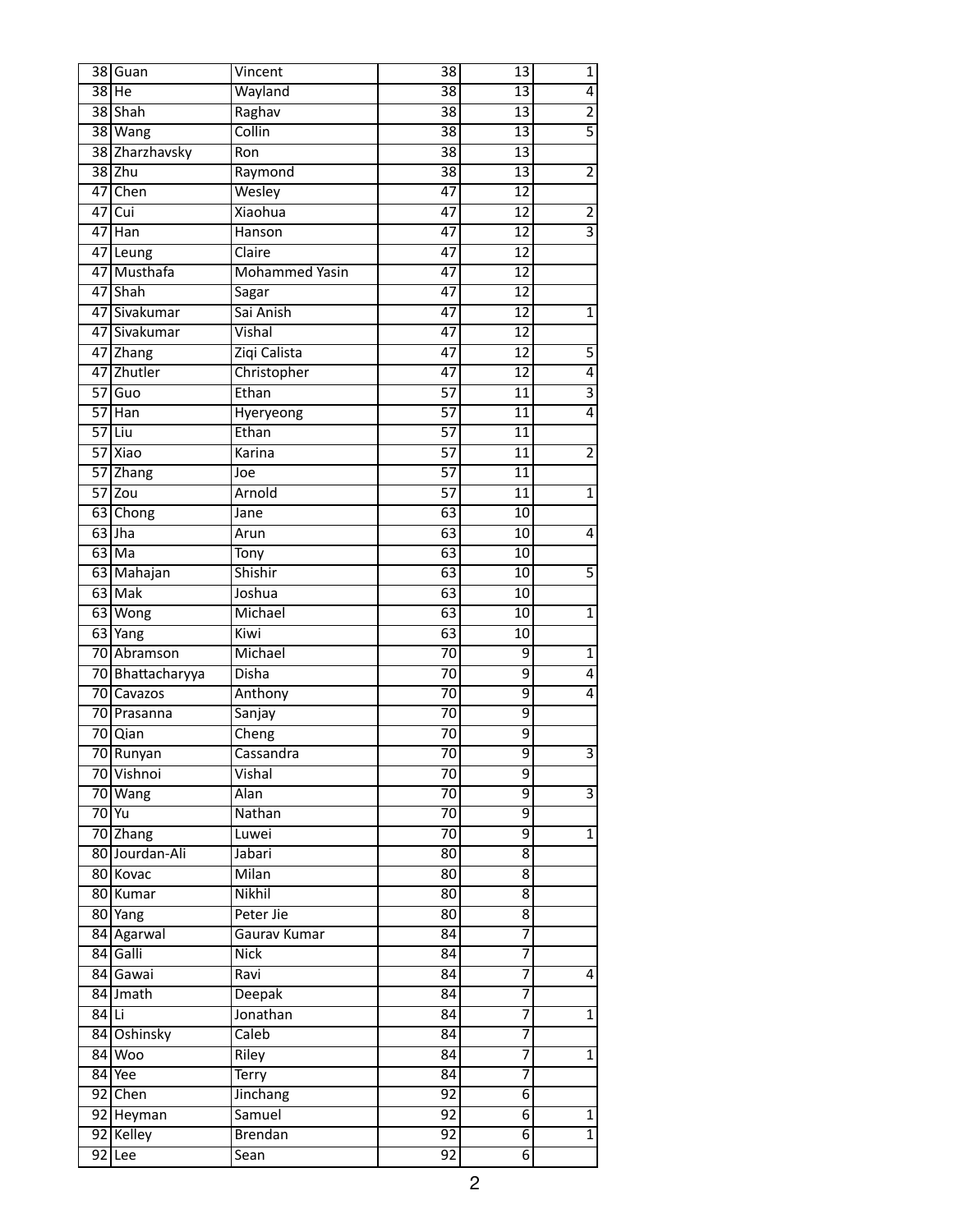|                      | 92 Leung                     | Edan                | 92               | 6                         |                                  |
|----------------------|------------------------------|---------------------|------------------|---------------------------|----------------------------------|
| 92 Li                |                              | Handson             | 92               | 6                         |                                  |
|                      | 92 Mahendrakar               | Ishaan              | $\overline{92}$  | 6                         |                                  |
|                      | 92 Poon                      | Tim                 | $\overline{92}$  | 6                         | $\overline{2}$                   |
|                      | 92 Ramachandran              | Sahaj               | 92               | 6                         |                                  |
|                      | 92 Shams                     | Kevin               | $\overline{92}$  | $\overline{6}$            |                                  |
|                      | 92 Sharma                    | Arun                | $\overline{92}$  | 6                         |                                  |
|                      | 92 Scholz                    | Vivien              | $\overline{92}$  | 6                         |                                  |
|                      | 92 Sosis                     | Eliel               | $\overline{92}$  | $\overline{6}$            | $\mathbf 1$                      |
|                      | 92 Tokuhiro                  | Yuki                | 92               | 6                         |                                  |
|                      | $92$ Xu                      | <b>Quan Wang</b>    | $\overline{92}$  | 6                         |                                  |
|                      | 92 Zhang                     | Xinlei              | 92               | 6                         |                                  |
|                      | 92 Zhang                     | <b>Xiheng Tyrus</b> | $\overline{92}$  | 6                         | 3                                |
|                      | 109 Annamaneni               | Chandra Shekhar     | 109              | $\overline{5}$            |                                  |
|                      | 109 Arcinas                  | Andrew              | 109              | 5                         | $\overline{2}$                   |
|                      | 109 Chen                     | Jason               | 109              | $\overline{5}$            |                                  |
|                      | 109 Kanagaraj                | Balamurugan         | 109              | 5                         |                                  |
|                      | $109$ Kim                    | Minwoo              | 109              | 5                         | 5                                |
|                      | 109 Krishnaprasad            | Shrirang            | 109              | $\overline{5}$            |                                  |
| $109$ Lai            |                              | Michael             | 109              | $\overline{5}$            | $\overline{5}$                   |
| $109$ Li             |                              | Justin              | 109              | $\overline{5}$            |                                  |
| $109$ Liu            |                              | Yu                  | 109              | 5                         |                                  |
|                      | 109 Merkulov                 | Mikhail             | 109              | 5                         |                                  |
|                      | 109 Mujumdar                 | <b>Dhawal</b>       | 109              | $\overline{5}$            |                                  |
|                      | 109 Renguul                  | Zoya                | 109              | 5                         |                                  |
|                      | $109$ Tao                    | Wenzhang            | 109              | $\overline{5}$            |                                  |
|                      | 109 Yee                      | Jordan              | 109              | $\overline{5}$            |                                  |
|                      | 109 Zhang                    | Ziyi Ilenia         | 109              | 5                         | $\overline{2}$                   |
|                      | 124 Arivazhakan              | Mahadevan           | 124              | 4                         |                                  |
|                      | 124 Balamurugan              | Tanish              | 124              | 4                         |                                  |
|                      | $124$ Chac                   | Carmen              | 124              | 4                         |                                  |
|                      | 124 Chan                     | lone                | 124              | 4                         | $\overline{3}$                   |
|                      | $124$ Huang                  | Jadon Junbin        | 124              | 4                         | $\overline{3}$                   |
|                      | 124 Jennings                 | Steinar             | 124              | 4                         | $\overline{1}$                   |
|                      | $\overline{124 \text{Kang}}$ | Paul                | 124              | 4                         | $\overline{1}$                   |
| $\overline{124}$  Le |                              | Roger               | 124              | 4                         |                                  |
| $124$ Li             |                              | Donghong            | $\overline{124}$ | 4                         |                                  |
|                      | 124 Lipkin                   | Alexander           | $\overline{124}$ | 4                         |                                  |
| $124$ Liu            |                              |                     | 124              | 4                         |                                  |
|                      |                              | Lichi<br>Michael K. |                  |                           |                                  |
|                      | 124 Marinas                  |                     | 124              | 4                         | $\overline{1}$<br>$\overline{2}$ |
|                      | 124 Maung                    | Daniel              | 124              | 4                         | $\overline{2}$                   |
|                      | 124 Park                     | <b>Sung</b>         | 124              | 4                         |                                  |
|                      | 124 Ranefur                  | <b>Elias</b>        | 124              | 4                         |                                  |
|                      | 124 Wong                     | Johnny H            | 124              | 4                         |                                  |
|                      | 124 Wong                     | <b>William Y</b>    | 124              | 4                         |                                  |
| $124$ Xu             |                              | Leo                 | 124              | 4                         |                                  |
|                      | 124 Zhang                    | Aiden               | 124              | 4                         |                                  |
|                      | 124 Zhang                    | Ewan                | 124              | 4                         |                                  |
|                      | 144 Duenas                   | Austin              | 144              | 3                         |                                  |
|                      | $144$ Hou                    | <b>Alvin</b>        | 144              | $\overline{\overline{3}}$ |                                  |
|                      | $144$ Huang                  | Nelson              | 144              | $\overline{\overline{3}}$ |                                  |
|                      | 144 Lacson                   | Lex                 | 144              | $\overline{\mathbf{3}}$   |                                  |
| $144$ Lai            |                              | Philip              | 144              | $\overline{\overline{3}}$ |                                  |
|                      | 144 Mahajan                  | Mudit               | 144              | $\overline{\mathbf{3}}$   | $\frac{1}{3}$                    |
|                      | 144 Moon                     | Seyeon              | 144              | $\overline{\overline{3}}$ |                                  |